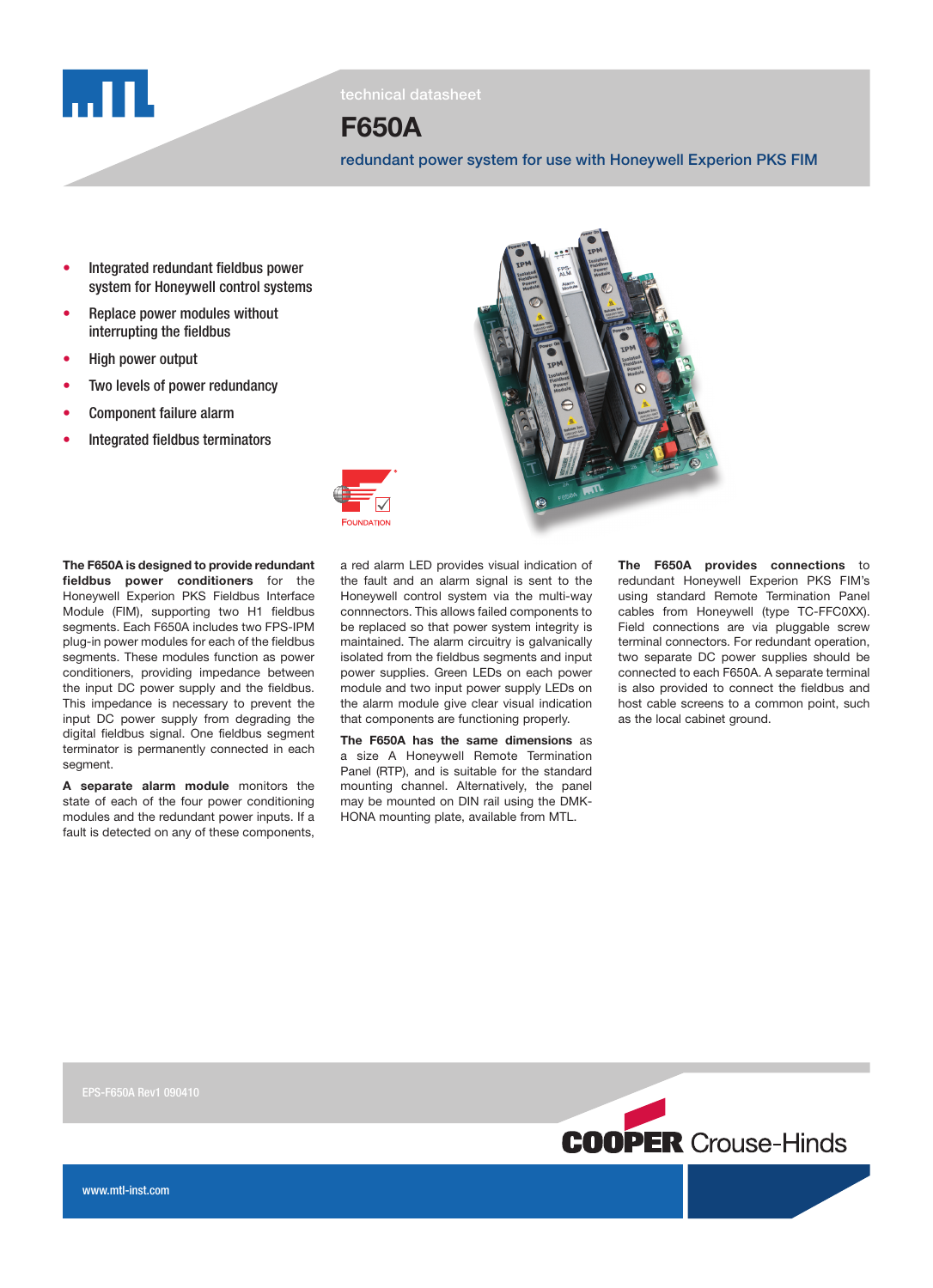#### **SPECIFICATION**

Location of equipment Safe area

#### **OUTPUT**

Number of channels

# Two

Voltage Minimum 25.0V DC

#### Current

0 to 350mA

# Output ripple

Complies with clause 22.6.2 of the fieldbus standard Minimum load

# No load

Isolation

Fieldbus to power supply: 250V AC rms withstand

#### INPUT

Input voltage 19.2 - 30V DC

Current consumption (2 segments each with 350mA output load)

- 1.7A (typical)at 18V 1.2A (typical) at 24V
- 1.1A (typical) at 28V

Power dissipation (2 segments each with 350mA output load) 10.7W (typical)

#### ALARMS

#### Alarm threshold:

Either 24V DC input <18V DC Either IPM output to fieldbus <22V DC Alarm signalled to Honeywell control system via RTP cables. (No separate alarm wiring necessary)

## **MECHANICAL**

### Mounting method

Standard Honeywell channel (size A) or DIN rail using DMK-HONA mounting plate

## DIN-rail types

'Top hat', 35mm x 7.5mm or 35mm x 15mm to EN50022

# Alarm Contact Terminals

Fixed rising cage clamp screw terminals Conductor size: 0.14 to 2.5mm<sup>2</sup>

# Fieldbus Terminals

Two-part pluggable connector with fixed rising cage clamp screw terminals

Conductor size:  $0.14$  to  $2.5$ mm<sup>2</sup>

#### Power Input Connections

Standard Honeywell FTA power connectors

# **System Connections**<br>Redundant Connections:

standard cables to Experion Fieldbus Interface Module.

Screen Ground: to connect all fieldbus cable screens to a common point (cabinet earth). Terminators

Fixed terminator for each fieldbus segment

#### ENVIRONMENTAL

#### Ambient temp

Operating, optimum orientation\*

# $-40^{\circ}$ C to  $+65^{\circ}$ C

Storage

 $-40^{\circ}$ C to  $+85^{\circ}$ C Ingress Protection

IP20 to BS EN 60529 (Additional protection by means of enclosure) \*Optimum orientation is when the RTP is mounted on a vertical surface with the IPM modules in a vertical orientation

#### ELECTRICAL

#### EMC compliance

To EN61326:1998 Electrical equipment for measurement, control and laboratory use - EMC requirements

#### PHYSICAL NETWORKS

IEC61158-2 Foundation™ Fieldbus H1

#### ORDERING INFORMATION

The F650A-LS Redundant fieldbus power supply system includes the following component parts: (see component part numbers below):

- 4 x FPS-IPM
- 1 x FPS-ALM
- 1 x F650A-CL-PS

#### COMPONENTS AND ACCESSORIES

| <b>DESCRIPTION</b>             |
|--------------------------------|
| Power Module                   |
| Alarm Module                   |
| F650A Carrier, Screw Terminals |
| Size A FTA mounting plate      |
| Blanking Module (pack of 10)   |
|                                |

The given data is only intended as a product description and should not be regarded as a legal warranty of proper<br>ties or guarantee. In the interest of further technical developments, we reserve the right to make design ch



EPS-F650A Rev1 090410